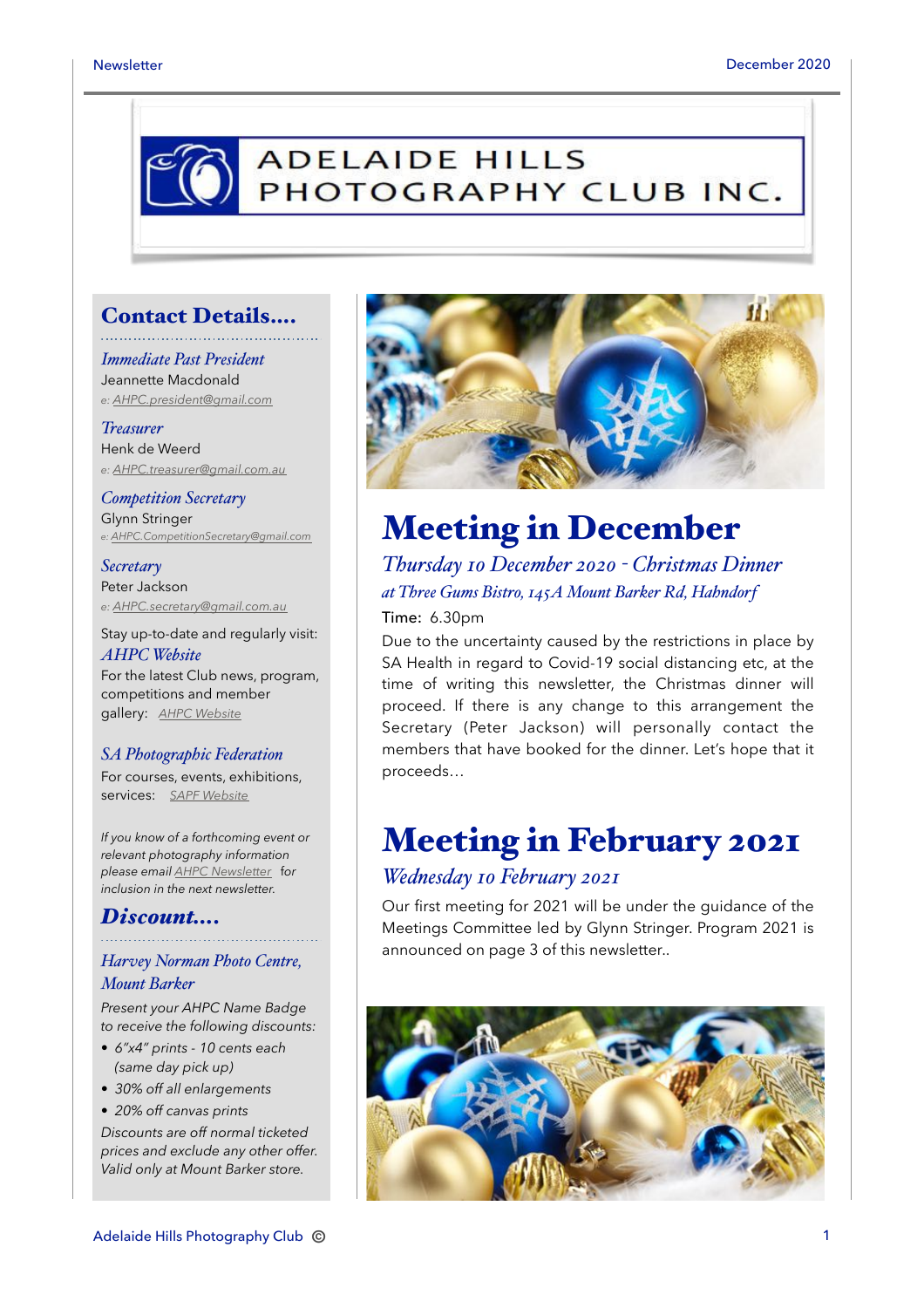## Bits 'n Pieces….

### *Message "om the President*

What a year this has been! I for one will be quite happy when 2021 rolls around. I'm sure everybody will be.I was hoping at our last meeting to go through all who have helped me through the slippery slope I was on in the middle of the year. It was not easy for them. All being so topsy turvy in the world. Many thanks to Jeanette, Peter, Henk, Gaynor and Tony. Many thanks to Steve for taking on the Webmaster's position and thanks to Glynn for taking on the position of Competition Secretary. What would we do without volunteers! Now for some news:

Program 2021 - Glynn and the committee have it in hand and details are included in this newsletter.

Bunnings B.B.Q - Sunday 3 Jan 2021 - This is our only fund raising event of the year. This should be a great time for us to have our BBQ with plenty of customers around during the holidays.

Our Secretary, Peter Jackson, is in charge of the roster - please contact him as soon as possible if you are able to attend one of the three shifts - these are:

- Shift #1 : 8.00 am to 11.30 am this group sets everything up and gets underway (I'll be there for this shift)
- Shift #2 : 11.30 am to 2.00 pm this is a busy cooking and selling time
- Shift #3 : 2.00 pm to about 4.30 pm his group finishes and cleans up at the end

We will need 5 persons for each shift - and back-ups if anyone pulls out for any reason. Bunnings procedures are strict due to COVID restrictions and members will be briefed at the start of their shifts. We always have great times working together - few laughs, and the time goes quickly. Please come to help, get to know all the members you don't have a chance to normally talk to.

Wishing our members and their families a very Happy Christmas and a good new year.

*- Barbara Brain, President* 

### *Membership Renewals*

As you are aware the AHPC Committee decided earlier this year, that due to the Covid-19 restrictions and the cancellation of meetings, it would extend membership from 30 June 2020 to 31 December 2020. That date is creeping up on us.

Now is the time to renew your membership subscription fee which will extend your membership until the revised date of 30 June 2020.

The special 6-month renewal fees are as follows:

- Full Membership \$40.00
- Pensioner, Concession Card Holders or Students \$25.00

For members who prefer to renew via EFT are details are:

- Account Name: Adelaide Hills Photography Club (AHPC)
- National Bank of Australia (NAB)
- BSB 085-745
- Account Number: 12-298-3666

When paying EFT please include your name and club member number (this can be found on your current membership card).

If preferred, you may pay in cash or by cheque at club meetings - an official receipt will be issued Early payments will be appreciated.

Please note: To be able to participate in club competitions you must be a financial member.

For more information please contact Henk de Weerd *[AHPC.treasurer@gmail.com.au](mailto:AHPC.treasurer@gmail.com.au)*

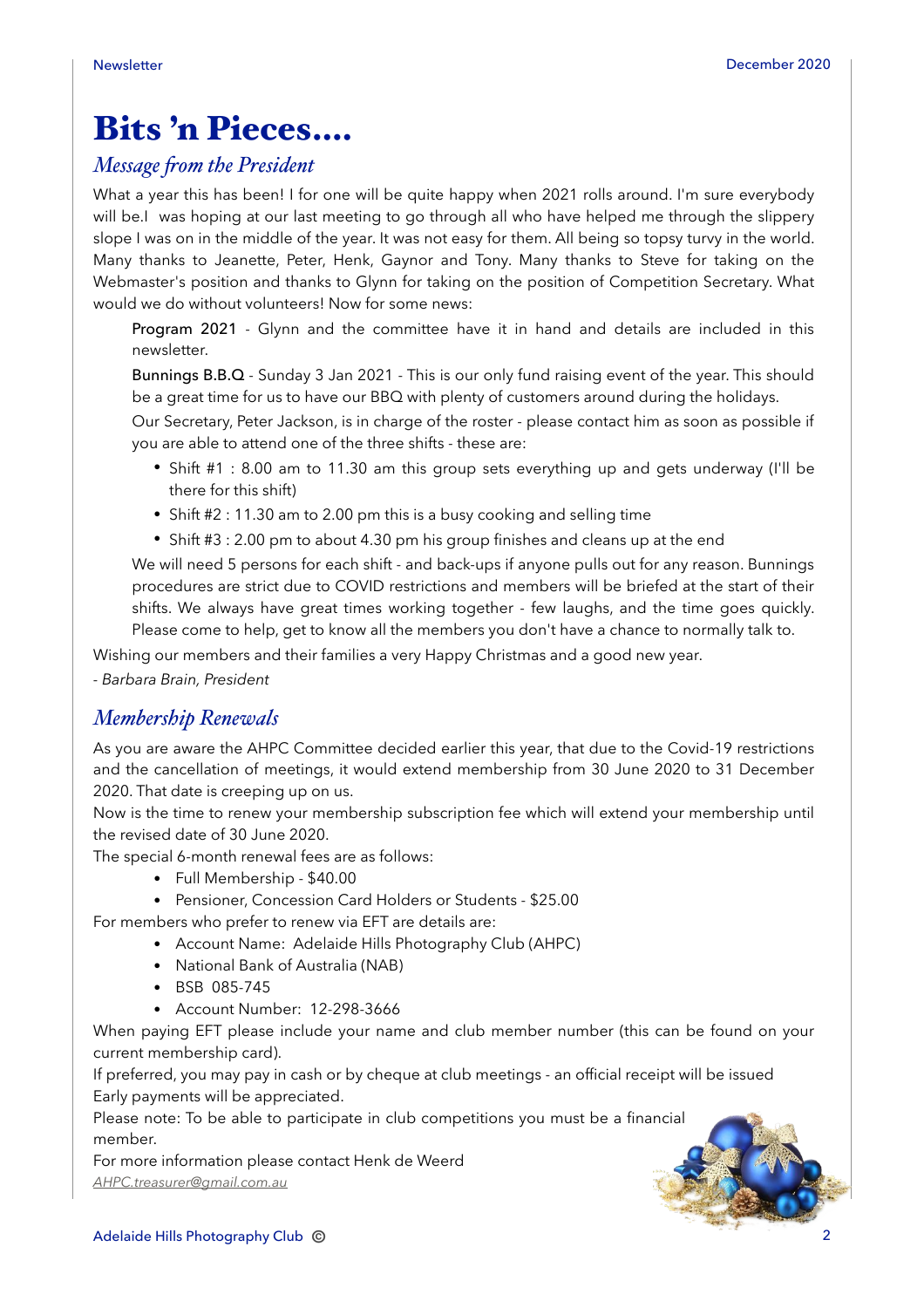*-*

### Program 2021

Your committee is very pleased to provide the 2021 program for your consideration - Program 2021 can be found on pages 5 and 6 of this newsletter. The program has been developed to provide a wide range photography related activities including presentations, workshops, field trips, peer reviews and competitions.

Next year we have also introduced 'Principles of Photography' discussions that will take place at 7:00pm prior to each club meeting at the hall. The purpose of the 'Principles of Photography' session is to facilitate a short 15 minute discussion on photographic topics that may be of interest to members. Attendance at these pre-meeting discussions is optional. The topics for the 'Principles of Photography' are planned to repeat on a nine month cycle but may be modified to include other topics of interest to participating members.

The 2021 program will be discussed at the first meeting next year on Wednesday 10 February and the committee welcome any input/suggestions for activities for the second half of the year (the activities for the first half of the year are 'locked in' due to the time required to organise presenters and judges).

*- Glynn Stringer, Competition Secretary/Meetings* 

## Meeting Review - November

Our guest speaker at the AHPC meeting held on 11 November was Louise Bagger *APP AAIPP* who presented the topic "Portraits with the Lumix S Series". Louise gave a brief history of her careers, firstly in the Navy as a Petty Officer, and in recent years developing her love for photography into a business after her discharge from RAN. She is the current National President of AIPP. Here are some excerpts from her presentation:

- What is a Portrait? It is a photograph, or other artistic representation of a person, or animal, in which the and its expression is predominant.
- Two important questions to ask when taking portrait images : what is the light source? Where is the light coming from? These should always be in the back of your mind when you pick up your camera.
- Be aware of what's in the frame certain shapes and colours can either adversely affect or enhance a picture.
- How to:
	- 1. Choose your composition (is anything distracting in the shot?)
	- 2. Focal point on the eye closest to you (half press on the shutter to focus)
	- 3. Keep your finger pressed on the shutter button
	- 4. Re-compose and take the shot.
- Settings choose from :
	- 1. Programme (Mode P) where the camera sets aperture and shutter speed,
	- 2. Aperture Priority (Mode A) you set the aperture (use for Portrait and Landscape)
	- 3. Shutter Priority (Mode S) you set the shutter speed (motion)
	- 4. Manual (Mode M) gives you full creative control.

Following the presentation, Louise demonstrated a typical studio lighting setup for portrait photography. Using a Elinchrom ELB500 twin-head lighting set as well as a Xlite light modifier Louise demonstrated the step as well as re-arranging the equipment for differing effects. With the help of President Barbara (the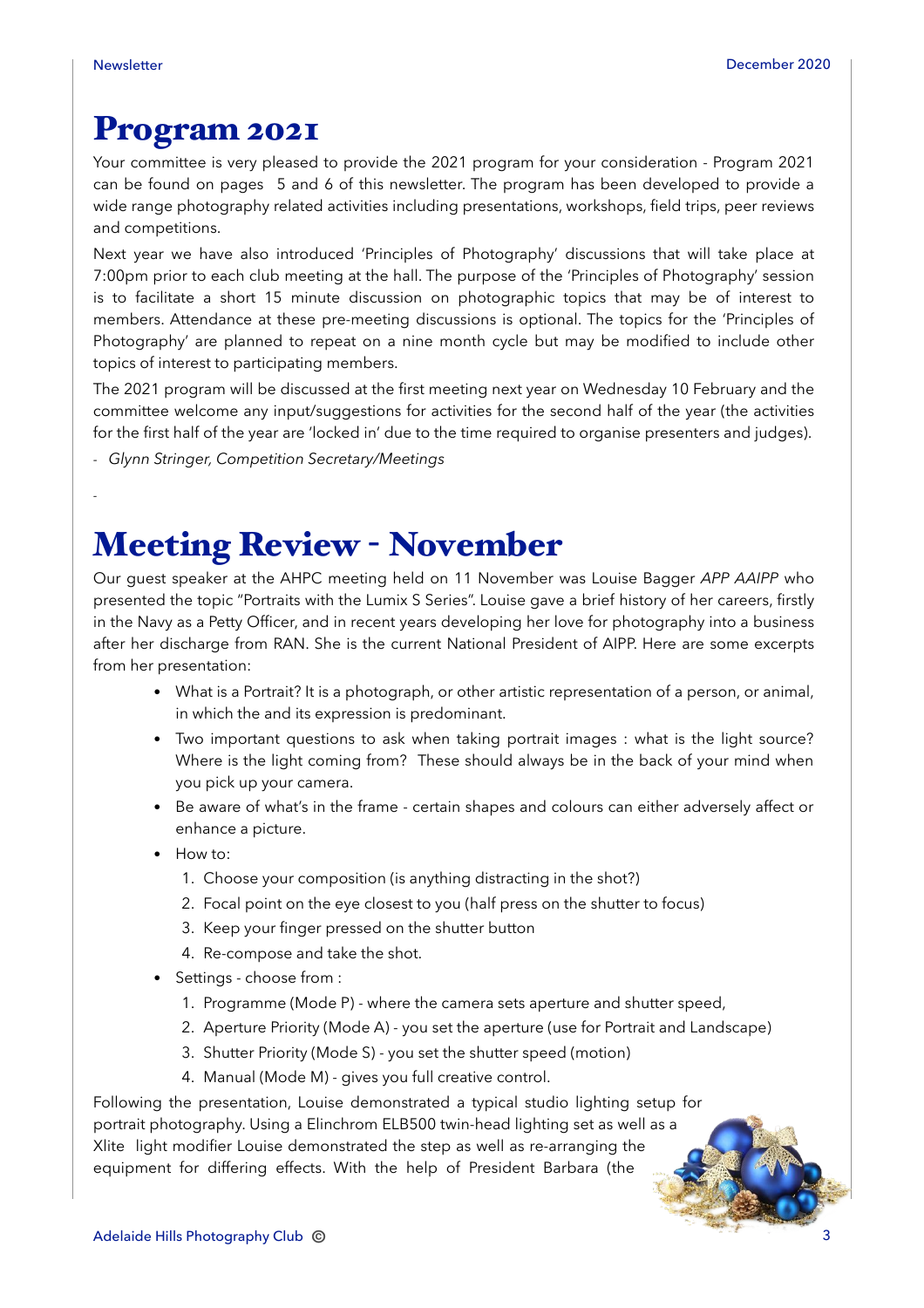model), Louise showed the how's and why's of setup, camera angles etc. And here is the result from the demonstration:



For those present at the meeting here is the list of the Equipment and Software that Louise uses:

- Camera: Panasonic Lumix S1
- Lighting: Elinchrom ELB500 twin-head set (from Kayell Australia)
- Light modifiers: Xlite (from Kayell Australia)
- Software: "Photo Mechanic" for culling images, and "Exposure" for finishing the images.

AHPC would like to extend huge thanks to Louise for an extremely informative and fun presentation/ demonstration. Her enthusiasm for photography as well as the tips and tricks Louise imparted were greatly appreciated.



And here is some news from the desk of the AIPP National President, Louise Bagger:

The Australian Institute of Professional Photography (AIPP) was very excited to introduce a new membership category in 2020 - General Member. This category is open to all photographers and people interested in photography and we welcome all levels of skill, ability and interest. General Membership provides you with access to resources on our Members Only area as well as member prices to events and special offers from our valued trade partners. Follow this link for further information: *[AIPP](https://aipp.com.au/join/general-membership/)*

> *Wishing you and your family MERRY CHRISTMAS & HAPPY NEW YEAR*

> > *Please stay safe*

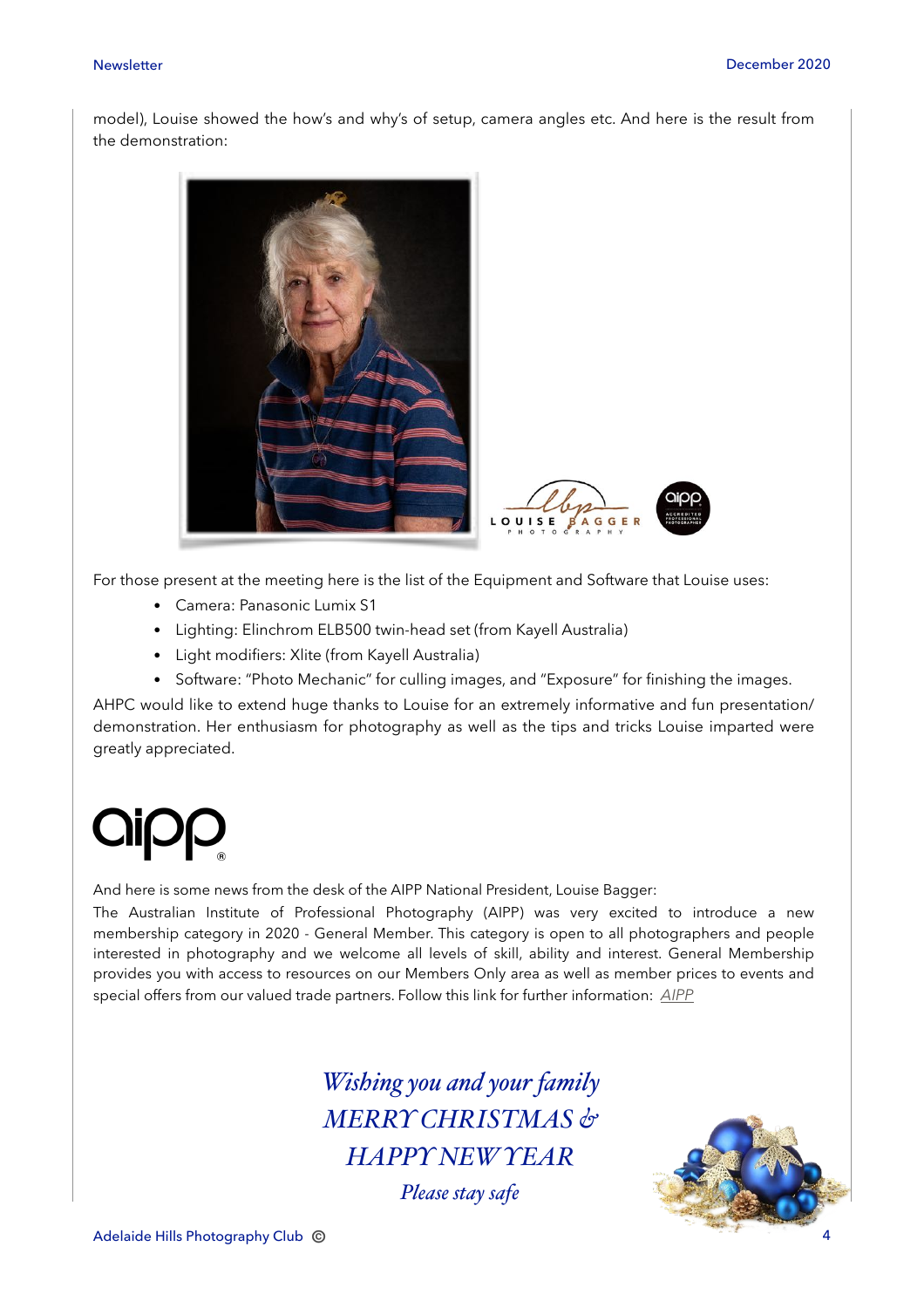### AHPC : Program 2021

| <b>Meeting Date</b>                | <b>Principles of Photography</b>                                                                                          | <b>Club Meeting</b> |                                                                       |                         |
|------------------------------------|---------------------------------------------------------------------------------------------------------------------------|---------------------|-----------------------------------------------------------------------|-------------------------|
|                                    | 7:00pm to 7:30pm                                                                                                          | 7:30pm to 9:30pm    |                                                                       | Presenter/Judge         |
|                                    |                                                                                                                           | Format              | <b>Topic</b>                                                          |                         |
|                                    | 10-Feb Not Applicable                                                                                                     | Presentation        | Candid/Street Photography                                             |                         |
|                                    |                                                                                                                           | Discussion          | 2021 Club Program                                                     | Committee               |
|                                    | Digital Cameras<br>Smart Phones<br>24-Feb - Compact Cameras<br><b>DSLR Cameras</b><br>Mirrorless Cameras                  | Workshop            | Close-up and Macro photography                                        |                         |
| 10-Mar                             | Exposure                                                                                                                  | Presentation        | <b>Birds In Flight</b>                                                | <b>Brian Cartwright</b> |
|                                    | - Aperture                                                                                                                | <b>Meeting</b>      | <b>Annual General Meeting</b>                                         | Committee               |
| 24-Mar                             | Exposure<br>- Shutter Speed                                                                                               | Competition         | Colour PDI Candid/Street<br>Mono PDI Candid/Street<br>Colour PDI Open |                         |
| 27 March (Saturday) Not Applicable |                                                                                                                           | <b>Field Trip</b>   | Mount Lofty Botanic Gardens (TBC)<br>Close-Up/Macro Photography       |                         |
| 14-Apr                             | Exposure<br>$-$ ISO<br>- Exposure Compensation<br>- Reciprocity                                                           | <b>Peer Review</b>  | 3 digital images per person-unjudged                                  |                         |
|                                    | Camera Modes<br>Auto<br>Programmed Auto<br>28-Apr - Aperture Priority<br><b>Shutter Priority</b><br>Manual<br><b>Bulb</b> | Presentation        | Landscape & Panorama Photography                                      |                         |
|                                    | Flash Photography<br>On camera flash<br>12-May - Off camera flash<br>Diffusers/Reflectors<br>Gels                         | Workshop            | Lighting and Flash photography                                        | <b>Paul Williams</b>    |
|                                    | 26-May Managing, cataloguing and storing images                                                                           | Presentation        | Abstract Photography                                                  |                         |
| 9-Jun                              | Lenses<br>- Prime<br>- Macro<br>- Wide Angle<br>- Fish Eye<br>- Telephoto                                                 | Presentation        | Sports/Motorsports Photography                                        |                         |